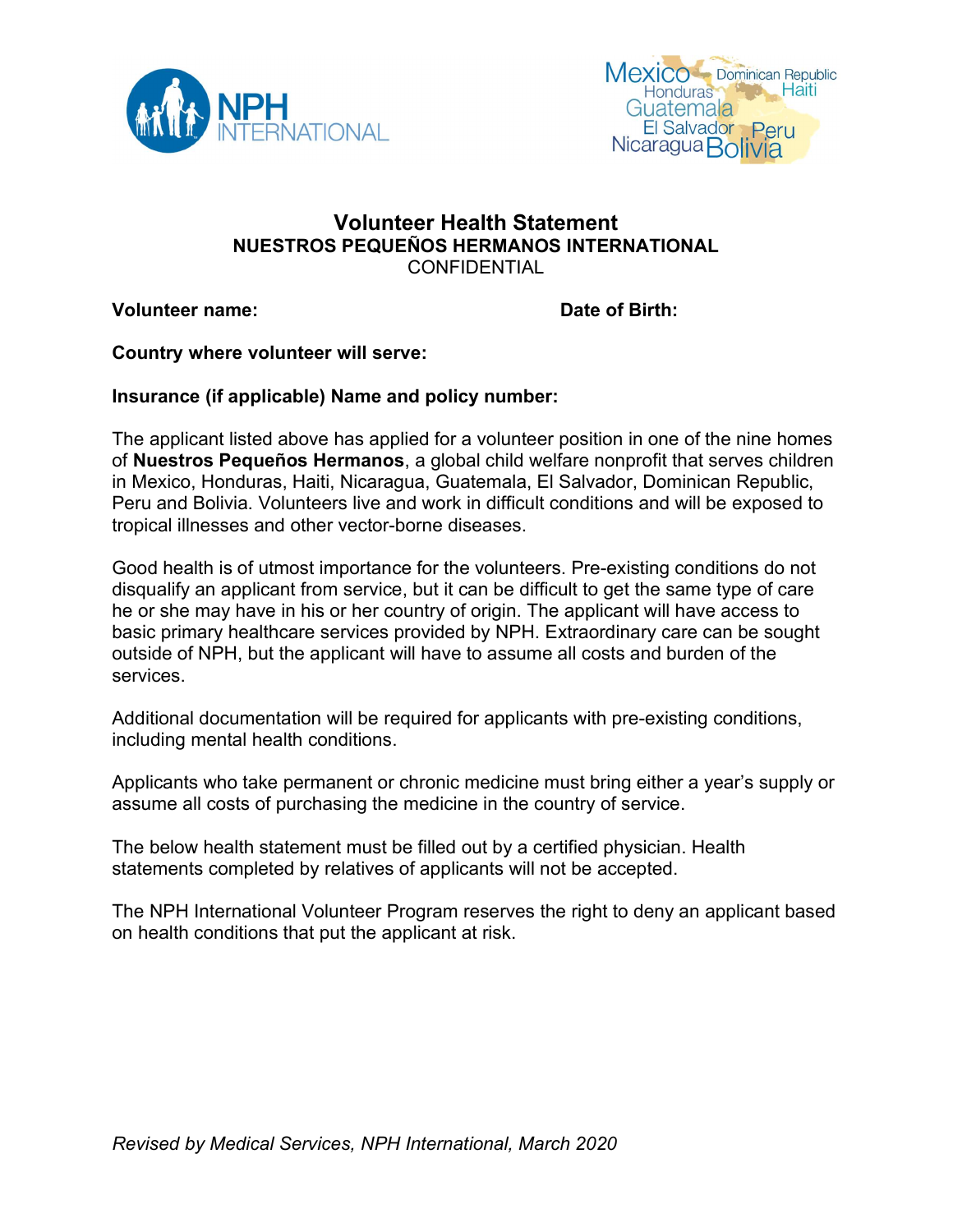



# To be filled out by a physician:

How long have you known the applicant?

Has the applicant ever been diagnosed with, or does the applicant currently experience any of the following maladies:

|                                                                                                          | <b>YES</b> | <b>NO</b> |  |
|----------------------------------------------------------------------------------------------------------|------------|-----------|--|
| Frequent or severe headaches                                                                             |            |           |  |
| Dizziness or fainting spells                                                                             |            |           |  |
| Ear, nose or throat infections                                                                           |            |           |  |
| Chronic or frequent colds or respiratory infections                                                      |            |           |  |
| Asthma                                                                                                   |            |           |  |
| If yes, please note the type of medication<br>required and frequency of attacks:                         |            |           |  |
| High or low blood pressure                                                                               |            |           |  |
| If yes, please note whether patient is taking any<br>medicine, and whether control is achieved:          |            |           |  |
| Frequent digestive symptoms: stomach or bowel                                                            |            |           |  |
| If yes, please note whether patient is taking any<br>medicine, and whether control is achieved:          |            |           |  |
| Kidney infections, kidney stones or UTIs                                                                 |            |           |  |
| Issues with the eyes, ears, nose, throat or jaw, or                                                      |            |           |  |
| dental that require special care                                                                         |            |           |  |
| Liver, pancreas, gall bladder                                                                            |            |           |  |
| Diabetes- type I or II or other endocrine condition                                                      |            |           |  |
| Depression, anxiety, or excessive worry                                                                  |            |           |  |
| If yes, please note whether patient is taking any                                                        |            |           |  |
| medicine, and whether control is achieved:                                                               |            |           |  |
| Any diagnosis of psychiatric illness                                                                     |            |           |  |
| If yes, please note whether patient is taking any<br>medicine, and whether control is achieved:          |            |           |  |
| Blood and blood vessels disorder such as bleeding                                                        |            |           |  |
| problems, anemia, hemophilia, etc.                                                                       |            |           |  |
| Heart, cardiac or cardiovascular problems                                                                |            |           |  |
| Any disease potentially affecting the immune system                                                      |            |           |  |
| Seizures or other neurological disorders                                                                 |            |           |  |
| Allergies (to medication, drugs, vaccines or vaccine<br>components, food like eggs, yeast, insect bites) |            |           |  |

Revised by Medical Services, NPH International, March 2020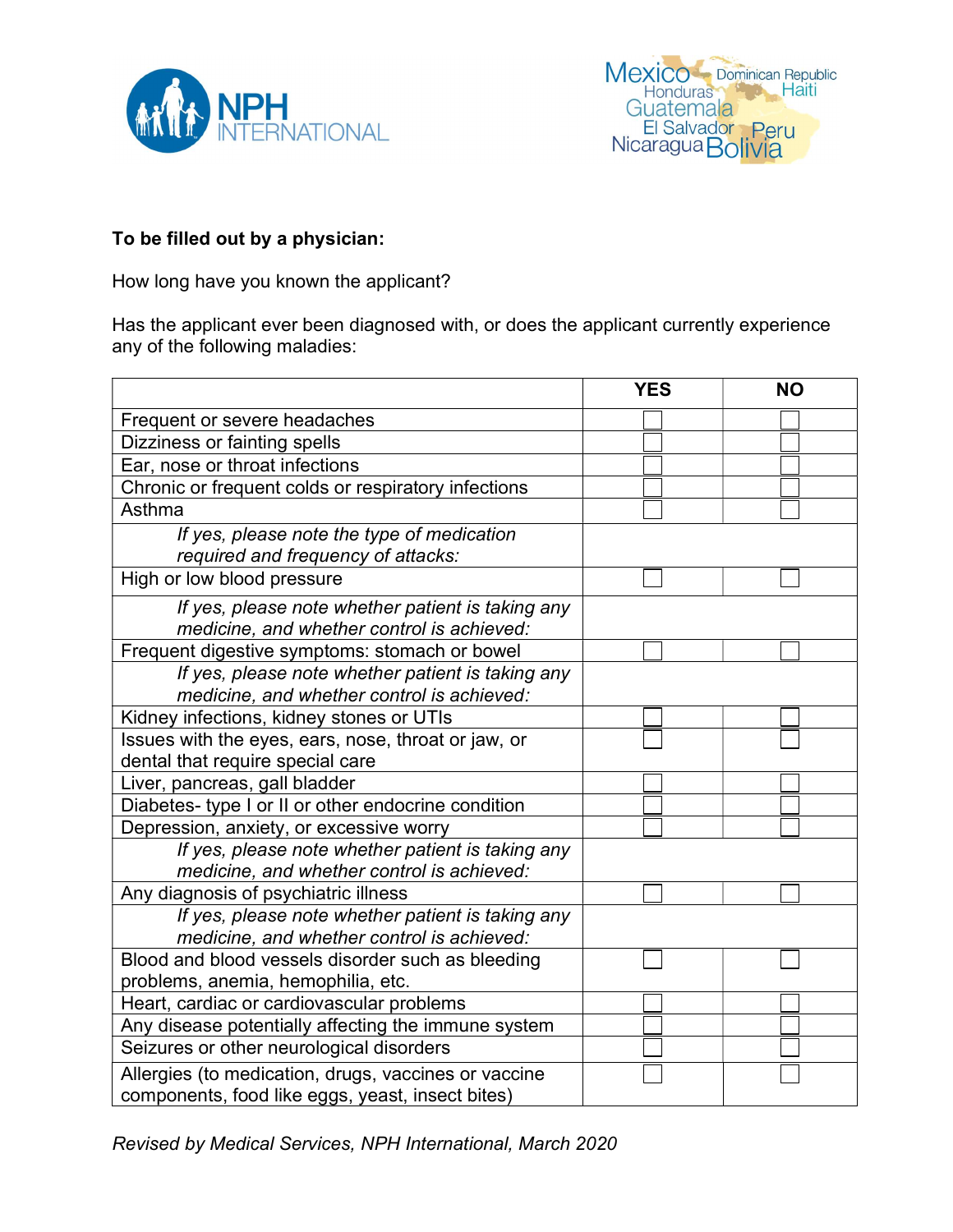

| A serious reaction such as hives, rash, wheezing, |  |
|---------------------------------------------------|--|
| difficulty breathing                              |  |
| If yes, please note whether patient is taking any |  |
| medicine, and whether control is achieved:        |  |
| History of eating disorder(s)                     |  |
| If yes, was there treatment? When?                |  |
|                                                   |  |
| History of drug or alcohol abuse/addiction        |  |
|                                                   |  |
| If yes, was there treatment? When?                |  |

Please comment on any question answered "yes":

Is there any medical condition not listed we should be aware of?

Is there any mental health disorder not listed we should be aware of?

Does the applicant take any medication or treatment on a chronic basis for prevention or control of any medical or psychiatric condition? Please provide the generic name of the medication (not manufacturer name).

If the applicant needs a one-year supply of medication, will he/she be able to obtain it prior to his/her departure?

Any condition that will require special accommodation for the applicant?

OTHER COMMENTS OR CONCERNS: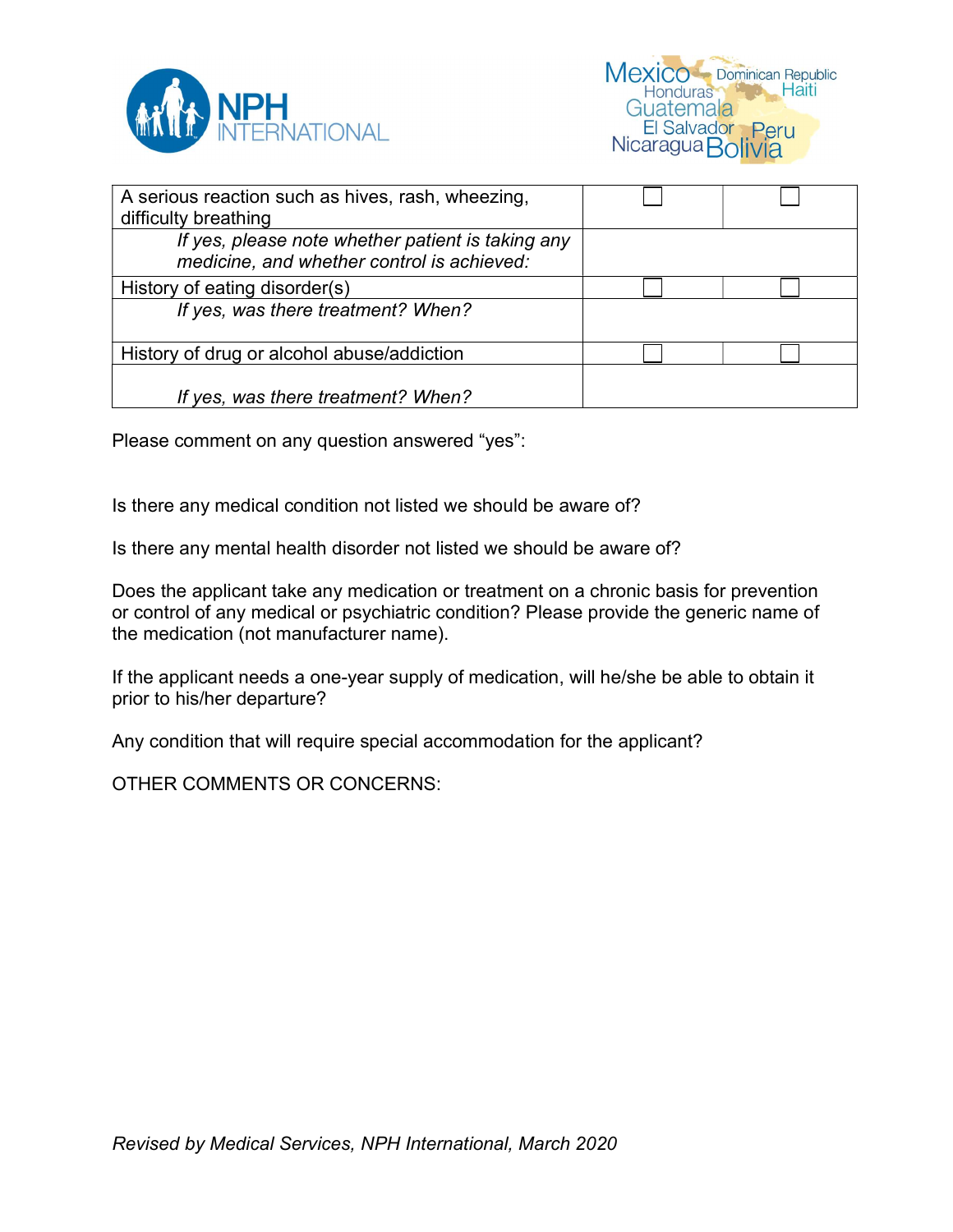



#### VACCINATION HISTORY

Please provide the dates of these vaccines and the last booster.

#### VACCINES REQUIRED BY NPH:

| Tetanus/Diptheria/Pertussis                                                        |  |  |  |
|------------------------------------------------------------------------------------|--|--|--|
| <b>Hepatitis A</b>                                                                 |  |  |  |
| <b>Hepatitis B</b>                                                                 |  |  |  |
| MMR or SRP                                                                         |  |  |  |
| <b>Yellow Fever</b><br>(required only for applicants<br>traveling from or to South |  |  |  |
| America or Panama)                                                                 |  |  |  |

Please note if any of the above vaccines are not up to date:

## OPTIONAL VACCINES (NOT REQUIRED BY NPH):

Typhoid

Rabies

#### PPD Test

Has the applicant been working in hospitals?

Has the applicant been in contact with TB patients?

Has a member of the applicant's family been diagnosed with TB?

If the answer is "yes" to any of the above questions, the applicant must receive a PPD Test. If the answer is "no" to ALL of the above questions, the applicant does not need a PPD Test.